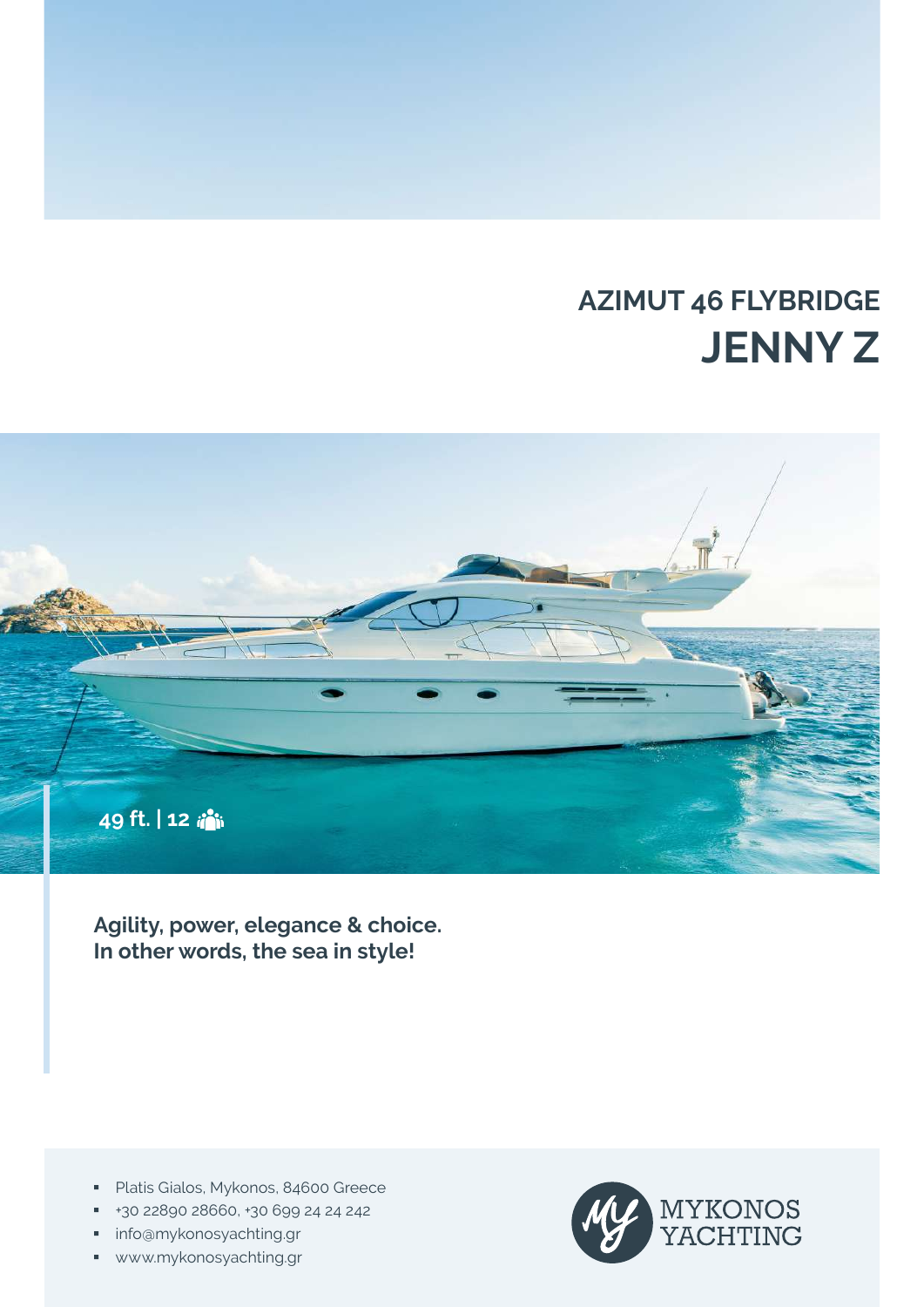



**"Jenny Z"**, our Azimut 46 Flybridge, is a wonderful motor yacht created for elegant living. With her agility, her power and her style she effortlessly manages to impress any selective guest who comes aboard.

What makes her so unique is her large, comfortable flybridge; whether you lie down on its spacious sun beds to feel the generous sun or relax on its comfortable seats to enjoy the spectacular view, it will surely become your favorite spot on board.

With a total length of 49 feet and a design layout which is renowned for the comfort it provides, this convivial yacht offers to the guests on board unforgettable moments and ease, not only on the main deck, but also in the salon.

Her salon is designed having your comfort and entertainment in mind; it is ultra-stylish and surrounded by vast amounts of window space and beautiful high-gloss cherry woodwork. Meanwhile, the convenient galley, equipped with a fully stocked bar and kitchen, is set below its level; a typical characteristic of European yachts, in order to be hidden from your view.

The yacht accommodates overnight 4 guests in her two cabins; a master cabin that offers a glorious queen size bed and a guest cabin with a double-bed. All cabins have an en-suite shower for complete privacy.

The Azimut 46 Flybridge is a perfect option for enjoying your holidays close to the sea.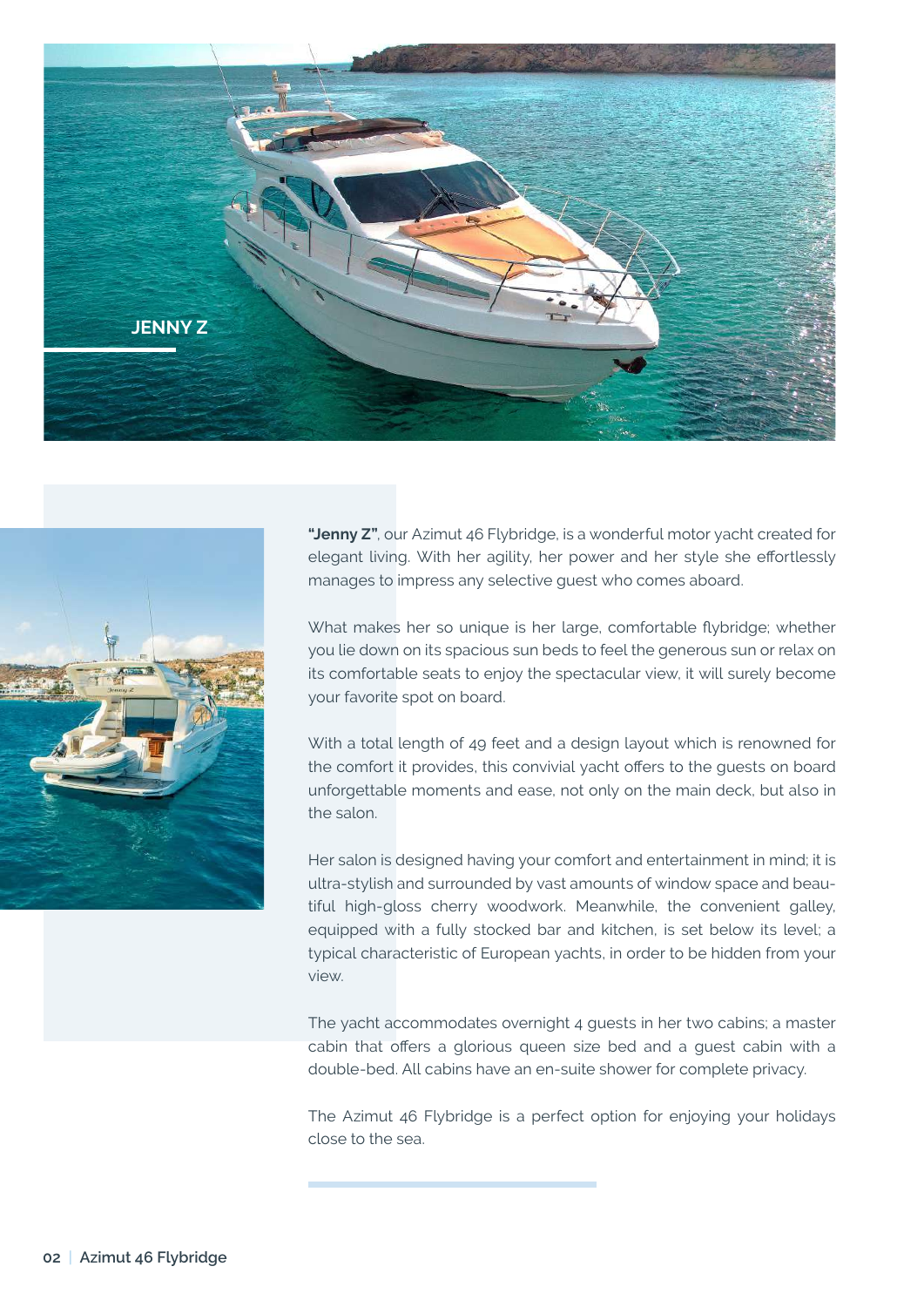



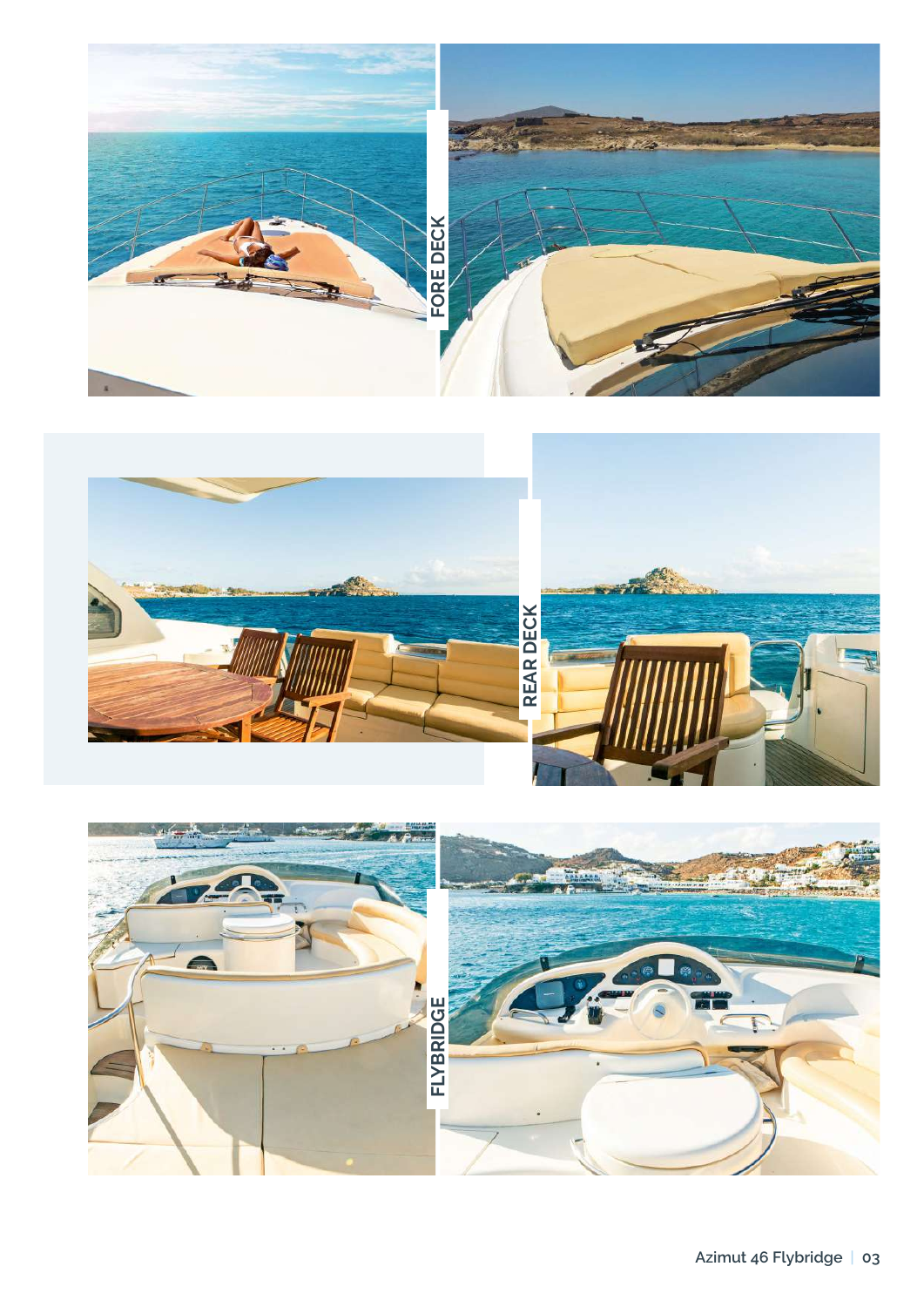

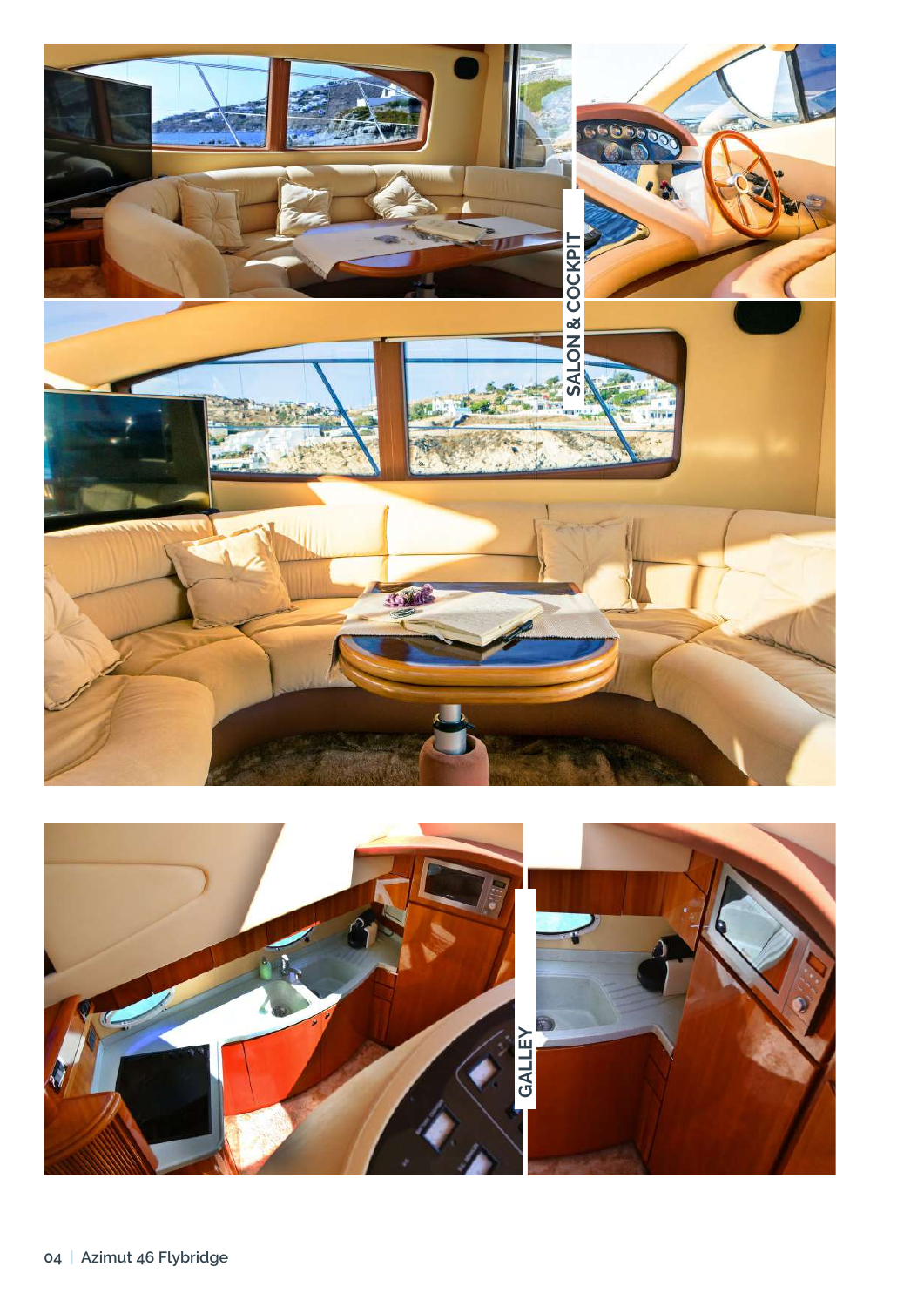